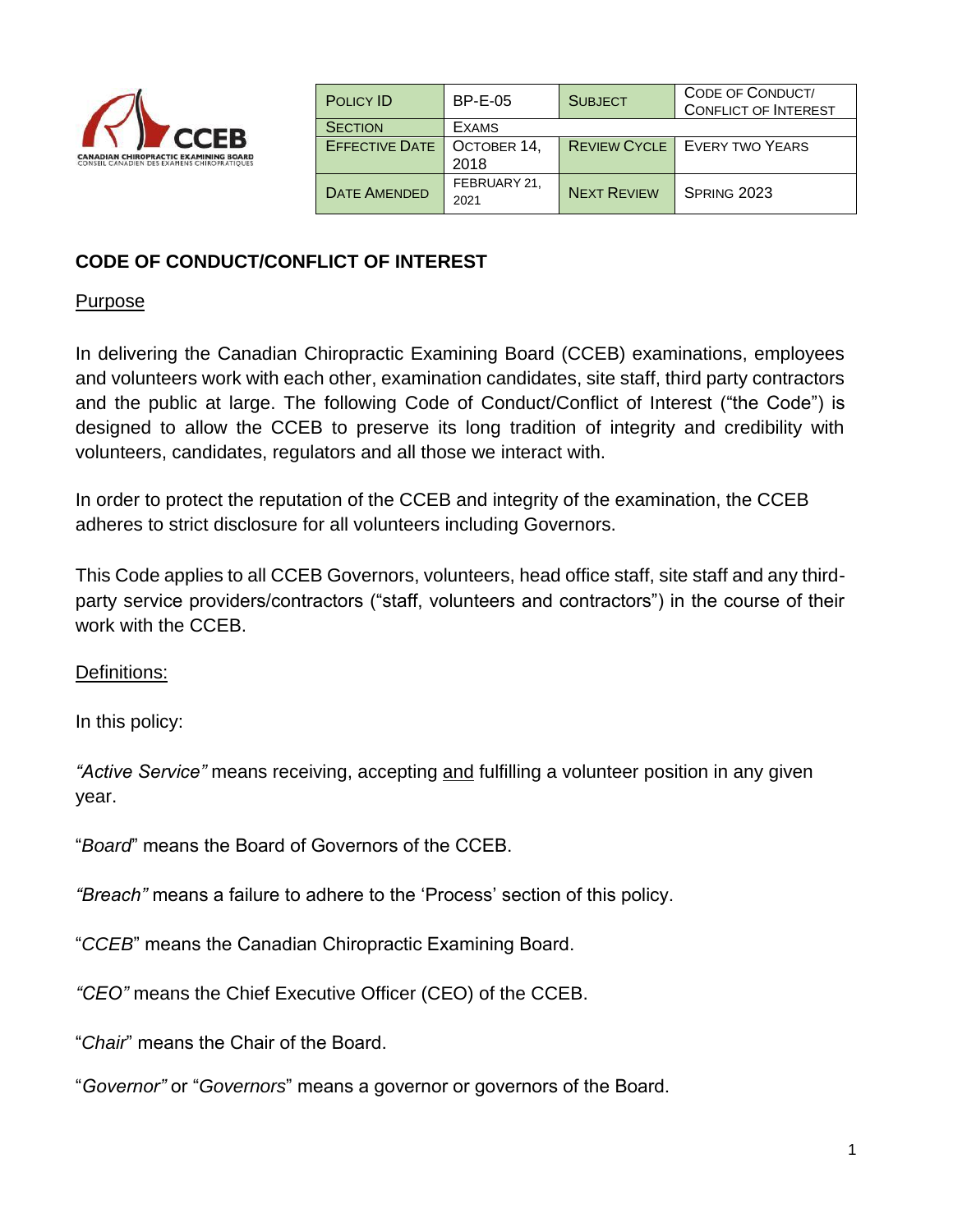"*Representation*" means any communication (oral,digital, or written) setting forth particular facts regarding the volunteer's past, current or future role, work or potential work, and/or affiliation with the CCEB, including but not limited to the fact of being or having been a volunteer with the CCEB.

**Policy** 

1. Accountability

Act with honesty and integrity and in accordance with any professional standards and/ or governing laws and legislation that apply to the responsibilities you perform for or on behalf of the CCEB.

Comply with both the letter and the spirit of any training or orientation provided to you by the CCEB in connection with those responsibilities.

Adhere to the policies and procedures of the CCEB.

Take responsibility for your actions and decisions. Follow reporting lines to facilitate the effective resolution of problems. Ensure that you do not exceed the authority of your position.

2. Role of the Volunteer

To protect the reputation of the CCEB and integrity of the examination it is recognized that:

- The role of individual volunteers in the work of the CCEB is assigned on an as needed basis.
- These roles are not ongoing, nor are they guaranteed to be fulfilled by the same individual on an ongoing basis.
- Any Representation of the role of a volunteer, including the timeframe in which the role was performed, must be accurate.
- Disclosure of volunteer roles with the CCEB must avoid the risk of any real or perceived conflicts or bias.
- A conflict of interest may arise where a volunteer has a role or interest in an organization that may be in a conflict, real or perceived, with the CCEB, such as a chiropractic organization, society or specialty group, another health profession council or association, or government.
- 3. Conflict of Interest

Conflict of interest arises when any CCEB volunteer:

a. Participates in anyway in the education, tutoring, information distribution or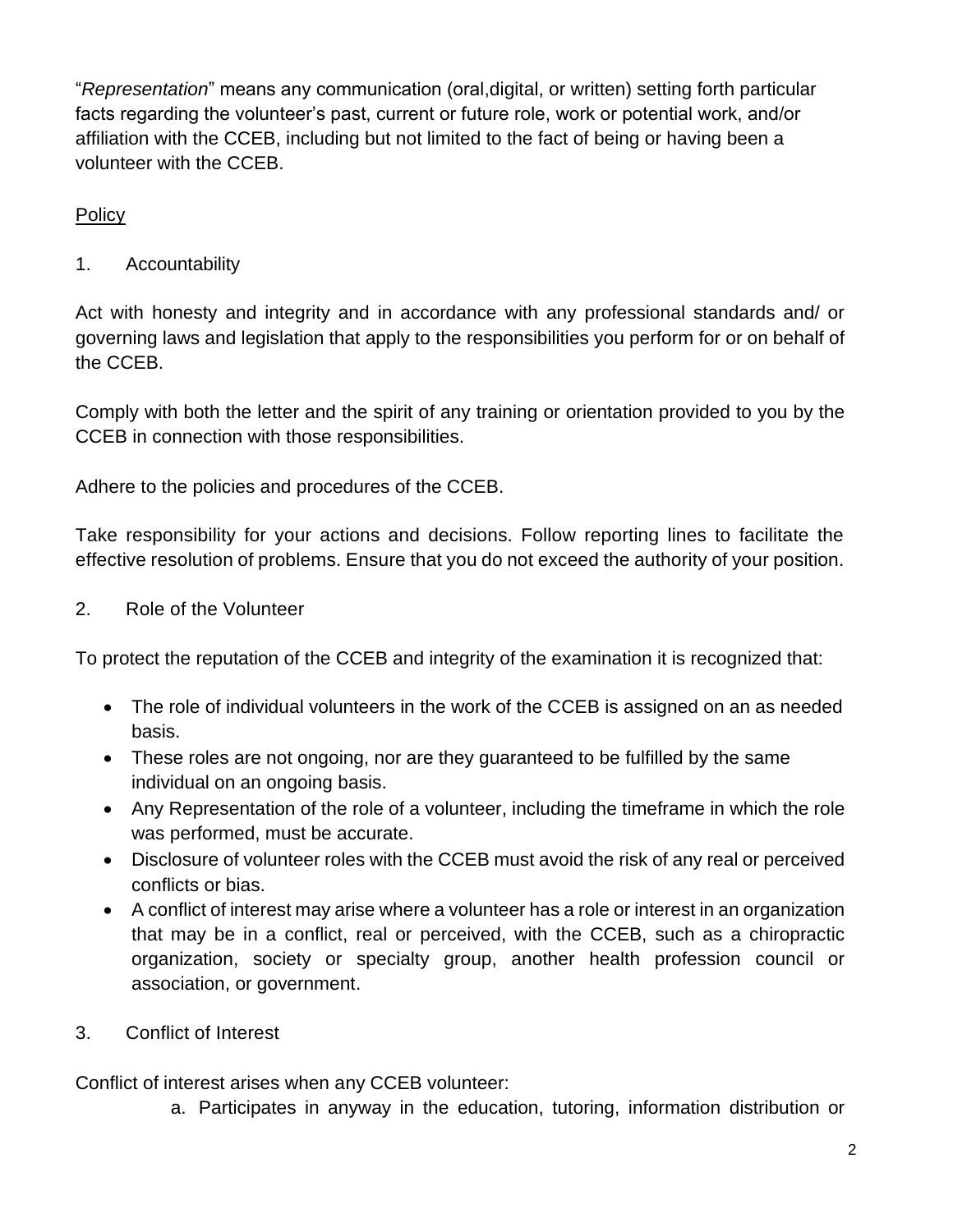preparation of examination candidates or chiropractic education institution faculty with respect to the CCEB examination.

- b. Is currently participating or has in the past five years participated in a chiropractic examination preparatory course.
- c. Is familiar with a CCEB candidate for examination, no matter how remote that relationship.
- d. Is currently a member of the faculty, administration, or board of directors of a chiropractic educational institution.

It is the duty of any person taking part in the administration of a CCEB examination to avoid and promptly disclose potential conflicts of interest at all times. In the event that such a matter arises, the person shall immediately disclose the interest to a CCEB staff member and refrain from participating in any way in the CCEB examination administration process, until such time as the conflict is resolved.

# 4. Representation

Any Representation must adhere to the following principles, unless otherwise required by law:

- 1. Be accurate and not make any misrepresentations about the CCEB or the examination.
- 2. Make clear that the volunteer's involvement was of a volunteer nature and must in no way imply that they are an employee, consultant or spokesperson for the CCEB.
- 3. Include only the specific years of Active Service.
- 4. Not be used, or mentioned, in association with the personal views, perspectives, or practice philosophy of the volunteer.
- 5. Not be used, or mentioned, in any way that may be perceived to imply a CCEB endorsement of the volunteer, their practice or alternate affiliations.
- 6. Not in any way bring the CCEB, the examination or any aspects of the organization into a position of question or controversy or otherwise disparage the name or reputation of the CCEB.
- 7. Be removed or altered, as directed, within 24 hours of written notice by the CEO of the CCEB, at the CEO's sole discretion.
- 5. Confidentiality

Respect and maintain the confidentiality of information gained as a staff member, volunteer or contractor, including, but not limited to, all computer software and files, the CCEB examination and related documents and printouts, and all volunteer, employee, and candidate information.

Respect and maintain the confidentiality of individual personal information about candidates and volunteers.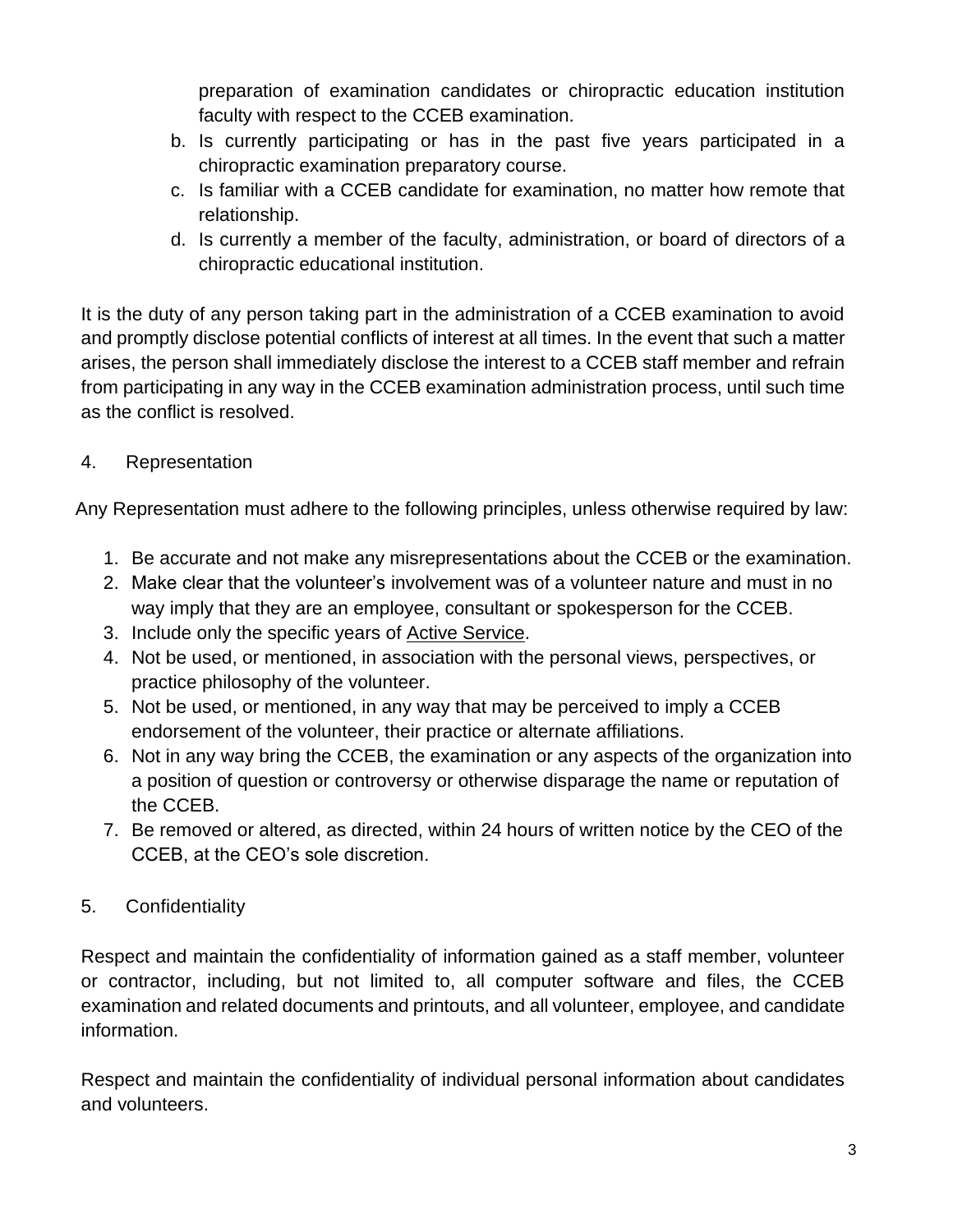### 6. Harassment, Bullying and Workplace Violence

The CCEB has a zero-tolerance policy with respect to harassment, bullying and workplace violence. Harassment, bullying and violence in any form are strictly prohibited and may be grounds for termination as a staff member, volunteer or contractor. Where appropriate, a police report may be filed.

Employees, volunteers and contractors should refer to the Respect in the Workplace, Harassment and Workplace Violence Prevention Policy for further information.

### 7. Vulnerable populations

In the course of providing the services of the CCEB, our staff, volunteers and contractors may come into contact with vulnerable individuals. These individuals are those who may be at risk of harm or harassment because of their age or disability. When this occurs, the following procedures should be followed:

- The CCEB staff, volunteers and contractors who interact with vulnerable populations should use the utmost care and diligence in those interactions and should seek to ensure those interactions occur in the presence of others.
- In the case of children/youth, the CCEB requires that third-party contractors secure full parental consent for their participation in the examination administration from the parent/guardian. Any liability related to the participation of children and youth is the responsibility of the contractor.

# 8. Whistleblower

The CCEB is committed to ethical behaviour and integrity in our examination administration and all aspects of our work. The CCEB wants to ensure that all staff, volunteers and contractors understand that they may report any wrongdoing that may adversely impact the CCEB, CCEB members, employees or the public at large, without fear of retaliation or a negative impact on their work status.

Reports of wrongdoing should be made to an appropriate authority which includes the employee on site, the chief examiner, the Chair of the board (or acting chairperson) or the chief executive officer.

### 9. Use of personal vehicle

The CCEB acknowledges that some employees, volunteers, and third-party contractors may choose to use their personal vehicle in the course of travel related to the exam administration